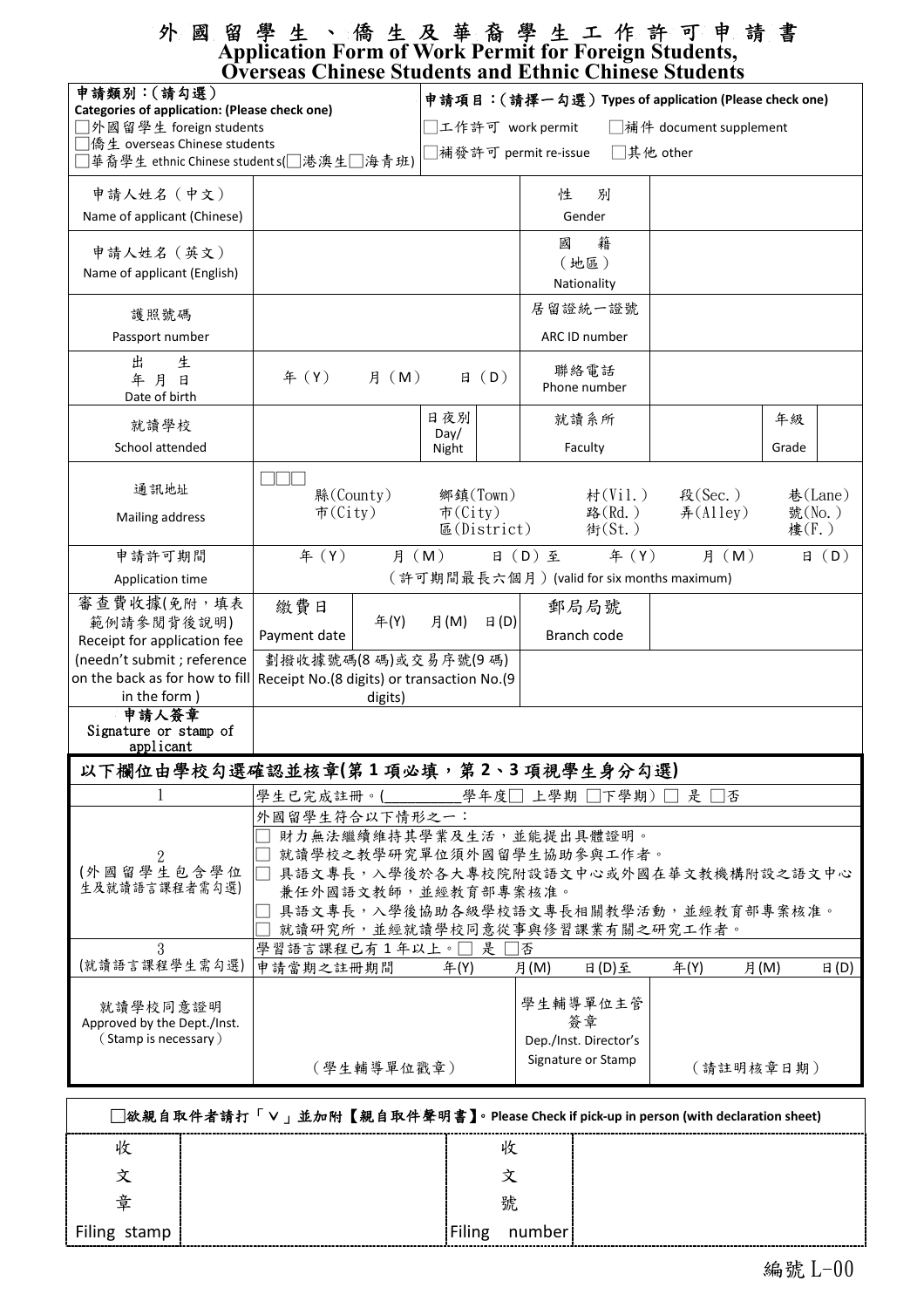#### 審查費收據填表範例說明:

審查費(100元)收據分為電腦收據(白色)及臨櫃繳款收據(綠色)2種,填寫如下:

(1) 電腦收據(各郵局開具之白色收據):



填寫 繳費日期: 104年08月12日,郵局局號: 030118,劃撥收據號碼(8碼): 00000425 (2) 臨櫃繳款收據(郵局派本機關駐點開具之綠色收據):



# ※Examples of how to fill in the form

There are two kinds receipt of the application fee (100 NTD each case) (1)If the applicant pay the fee at the post office before submitting the application (a WHITE slip) example 00000425 104/08/12 10:28:24 00000425 104/08/12 ー 030118 1A4 578109 receipt No.(8 digits) payment date 030118  $\sqrt{ }$ fill in the form as follow branch code payment date: 104 y 08 m 12 d ; branch code: 030118 ; receipt No.(8 digits): 00000425 (2)If the applicant pay the fee at the counter while submitting the application in person (a GREEN slip) branch 000100-6 example upper right corner E-8038482; code<sup>→</sup> with the stamp of the post office 104.8.18 fill in the form as follow transaction No.  $(9 \text{ digits})$ : E-8038482; payment date: 104 y 08 m 18 d ; branch code:  $0.0100-6$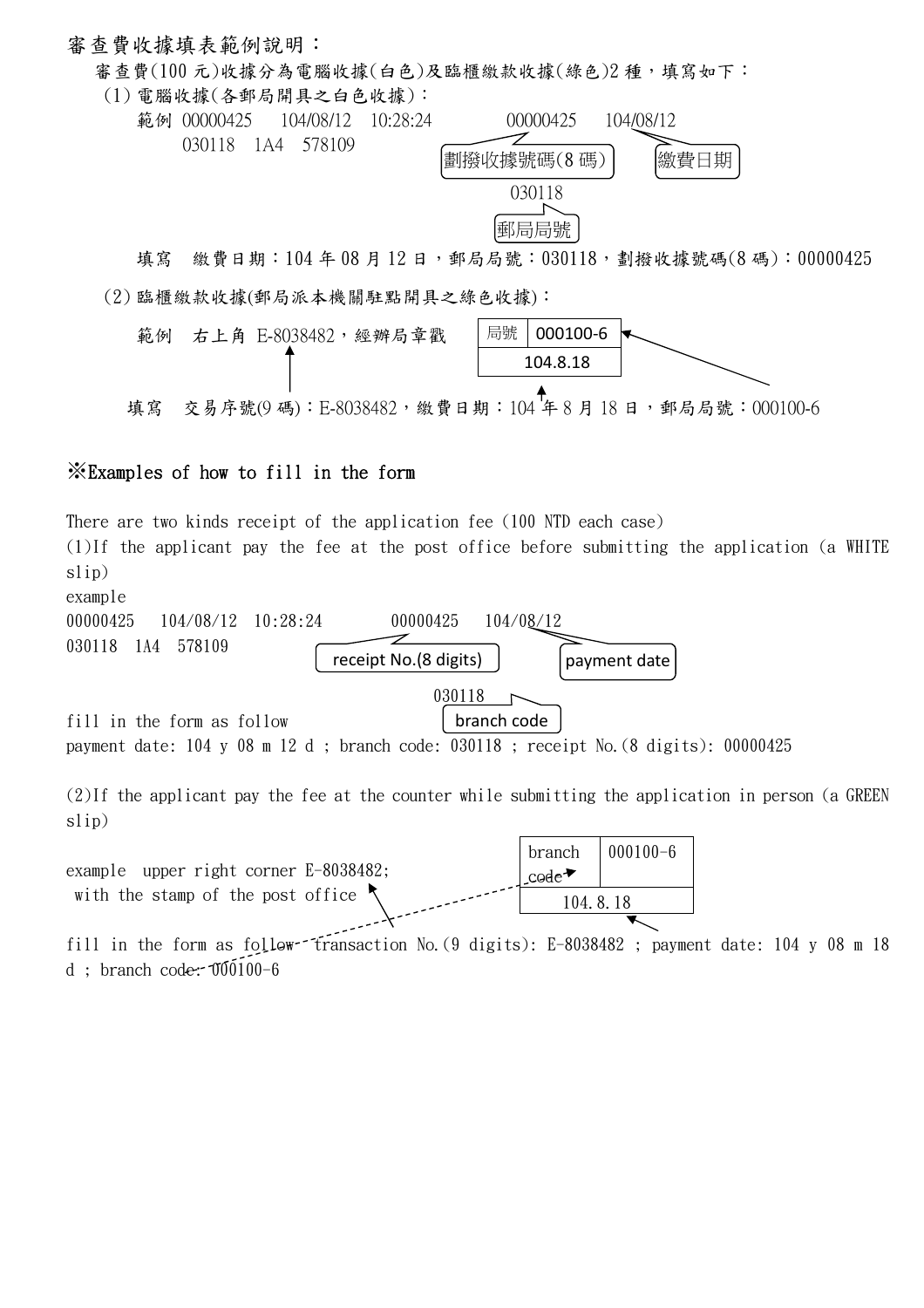# 申請應備文件及注意事項(學生) **Documents for application and notice for students**

#### 一、 適用對象:

#### **Applicable objects:**

- 1. 依「外國學生來臺就學辦法」且就讀於公立或已立案私立大專校院之外國留學生。 Foreign students studying in the public or registered private colleges in accordance with International Students Undertaking Studies in Taiwan.
- 2. 依「僑生回國就學及輔導辦法」規定輔導入學之僑生。

Overseas Chinese students studied and consulted in accordance with Regulations Regarding Study and Counseling Assistance for Overseas Chinese Students in Taiwan.

3. 依「香港澳門居民來臺就學辦法」規定入學之港澳生或就讀僑務主管機關舉辦之技術訓練班學生。 Hong Kong and Macau students studied in accordance with Regulations Regarding Study for Hong Kong and Macau Residents in Taiwan.Or students enrolled in a technical training class conducted by the OCAC.

# 二、 應備文件:

### **Documents for application :**

1. 申請書。(申請許可須經學校同意與確認學生資格,並於申請書上加蓋學校輔導單位戳章及單位主管簽 章)

 Application form. (Application shall be approved and Confirmed student qualifications by the school with seal of counseling unit and signature of unit officer of the school.)

2. 有效期間之護照影本。

A photocopy of valid passport.

# 三、 申請補發工作許可檢附文件:

#### **Documents for application of work permit replacement:**

1. 申請書。

Application form.

2. 補發事由切結書(請加蓋學校輔導單位戳章)。

Declaration of replacement with seal of counseling unit of the school.

3. 申請人有效期間之護照影本。

A photocopy of valid passport of the applicant.

# 四、 申請方式:

#### **Application method:**

1. 網路傳輸方式申請:現行外國留學生、僑生及華裔學生申請工作許可申請案件依法應採全面線上申辦方式 辦理,網址:https://ezwp.wda.gov.tw/。

Application via internet: Foreign students, overseas Chinese students, and ethnic Chinese students shall apply for a work permit through the Internet in accordance with the law. The address: https://ezwp.wda.gov.tw/.

2. 例外採書面送件方式申請:

Paper application is acceptable in exceptional circumstances:

- (1)申請案件由專人送至機關收件櫃台辦理(地址:100413 臺北市中正區中華路一段 39 號 10 樓收件櫃台)。 By visiting counter in the agency at 10F., No. 39, Sec. 1, Zhonghua Rd., Zhongzheng Dist., Taipei City, 100413.
- (2)利用掛號郵寄申請,郵寄地址:100413 臺北市中正區中華路一段 39 號 10 樓,收件人註明:勞動力發展署 (申請外國留學生、僑生及華裔學生工作證)收。

 By registered mail to Workforce Development Agency (application of work permit of foreign students, overseas Chinese students and ethnic Chinese students) at 10F., No. 39, Sec. 1, Zhonghua Rd., Zhongzheng Dist., Taipei City, 100413.

# 五、審查費繳交方式(每人新臺幣 100 元整):

**Examination Fee Payment Methods: (NTD\$100 per person.)**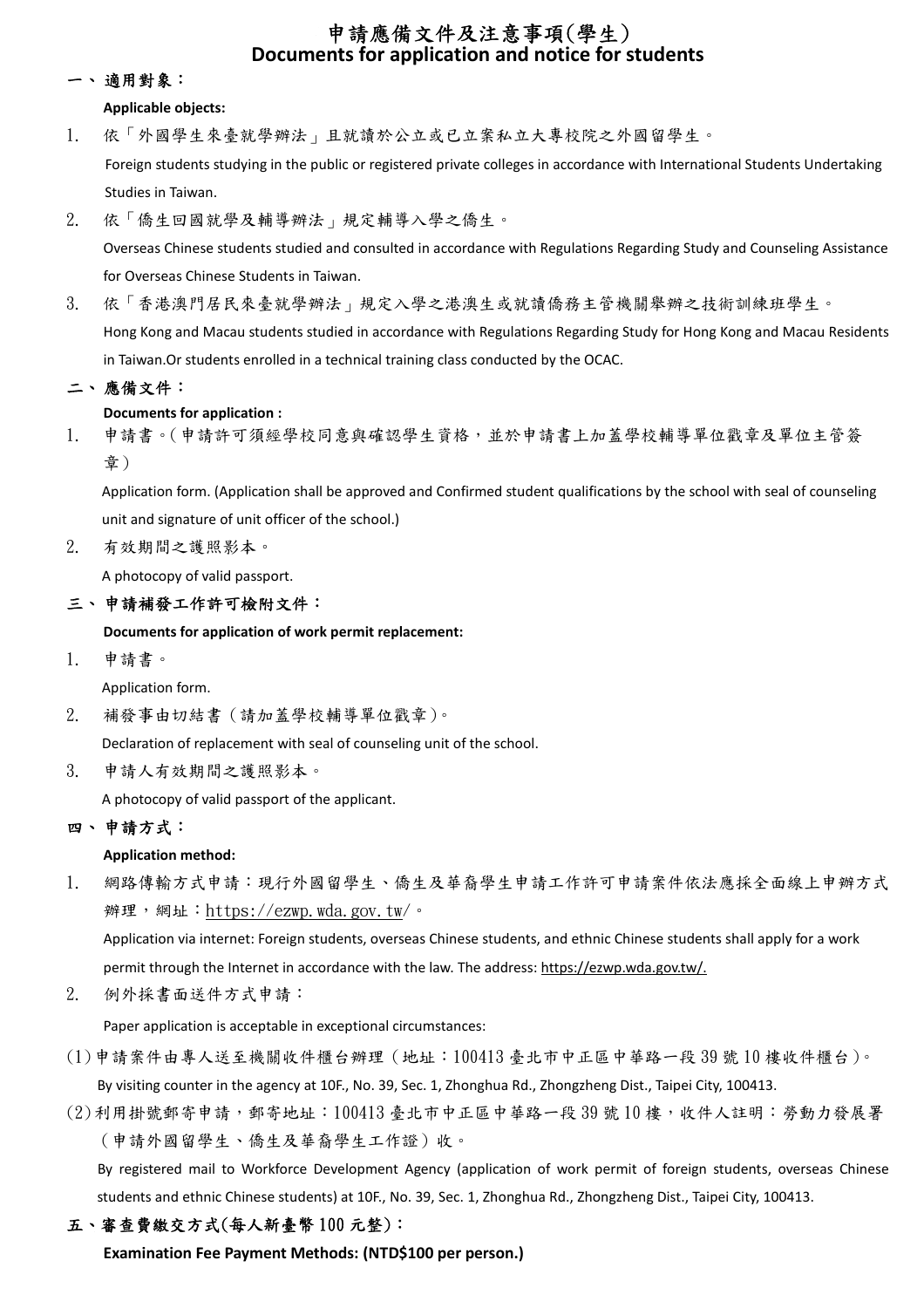1. 網路傳輸方式申請:

Application via internet:

(1)利用郵政劃撥後至系統填寫收據資料(劃撥戶名:勞動部勞動力發展署聘僱許可收費專戶,劃撥帳號: 19058848)。

 Fill in the receipt information on line after postal remittance (Account name: Work Permit Account of Workforce Development Agency, Account No.: 19058848).

(2)使用台灣 Pay 繳費。

Payment via Taiwan Pay.

(3)使用 ATM 繳費。

Payment via ATM.

2. 書面送件方式申請:

Application via written correspondences:

(1)利用郵政劃撥,劃撥戶名:勞動部勞動力發展署聘僱許可收費專戶,劃撥帳號:19058848。

Via postal remittance, Account name: Work Permit Account of Workforce Development Agency, Account No:19058848.

(2)至機關收費櫃台現場繳交。(臺北市中正區中華路一段 39 號 10 樓)

Payment to the Reception Counter. (Address: 10F., No. 39, Sec. 1, Zhonghua Rd., Zhongzheng Dist., Taipei City)

#### 六、其他相關規定:

#### **Other relevant regulations:**

1. 外國留學生、僑生及華裔學生申請工作許可,許可期間最長為 6 個月,其工作時間除寒暑假外,每星期最 長為 20 小時。

The maximum approved period for work permit application of foreign students, overseas Chinese students and ethnic Chinese students is 6 months. The longest hours per week are 20 hours except for winter and summer vacation.

- 2. 未依前項規定者,機關得依就業服務法規定廢止其工作許可,而未依規定申請工作許可,即受聘僱為他人 工作者,依就業服務法規定,處新臺幣3萬元以上15萬元以下罰鍰。 For those applicants who are against the above regulations, the agency may revoke their work permits in accordance with Employment Service Act. Further, for those who work for others without applying for work permit by regulations will be fined between NTD\$30,000 and \$150,000 in accordance with Employment Service Act.
- 3. 資料及證明文件係為影本者,應加註「與正本相符」之文字,並由申請人蓋章或簽名。 The words of "This document is in conformity with original" shall be noted on the photocopy of information document and certificate with seal or signature of the applicant.
- 4. 於上學期申請者,工作許可證之期限至次學期3月31日止,於下學期申請者,工作許可證之期限至同年9 月 30 日止;惟跨學期或學年度申請工作證,另檢附經學校註冊組加蓋申請期間次學期註冊章之學生證影本 或提供註冊證明者,不受前述申請期間限制,許可期間最長為6個月。 The validity of work permit applied at the first semester is 31 March at the second semester. The validity of work permit applied at the second semester is 30 September at the same year. However, the work permit application for semesters or school years for which a photocopy of student ID with registration seal of next semester under application period or registration proof is not subject to the period limitation mentioned above. The longest approved period can be 6 months.
- 5. 申請單位(人)如要親自取件,須填具「親自領件聲明書」,並至機關指定櫃檯送件申請,於指定期限內憑 收件回條至機關指定櫃台領取,逾期機關將以掛號寄出。(臺北市中正區中華路一段39號10樓) Those applicants who would like to pick up in person shall fill out the Statement of Personally Picking Up, submit application and pick it up with pick up receipt at designated counter in the agency at 10F., No. 39, Sec. 1, Zhonghua Rd., Zhongzheng Dist., Taipei City. The overdue one will be mailed by registered mail by the agency.
- 6. 查詢電話:(02)89956000。註:依「僑生回國就學及輔導辦法」輔導入學之僑生倘自行轉讀或升讀補習或 進修學校、進修部、空中大學或空中專科學校(含各級學校夜間部)者,不得申請工作許可。 Please call (02) 89956000 for any enquiry. Note: Based on Regulations Regarding Study and Counseling Assistance for